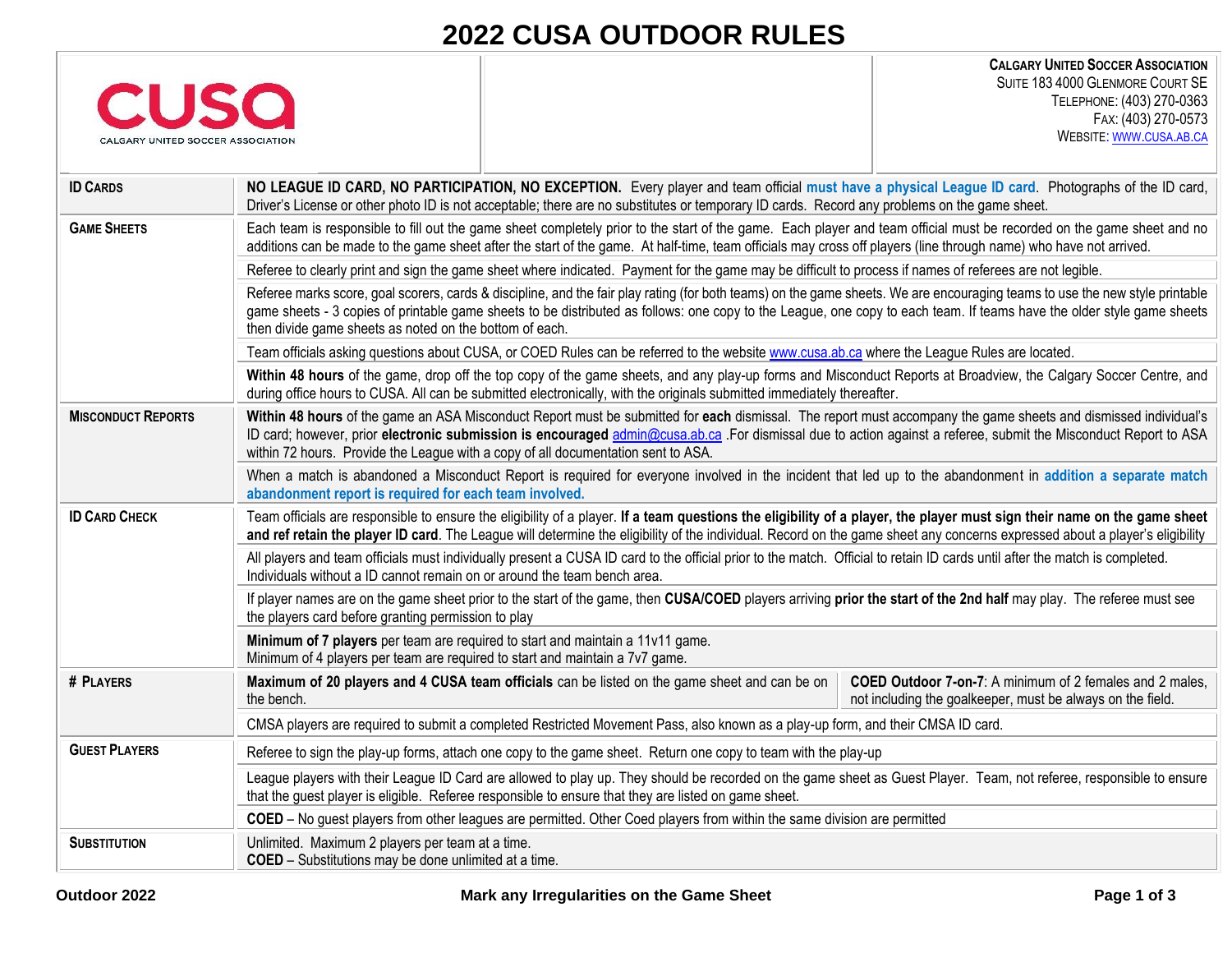| 2021 CUSA Outdoor Rules continued                                                                                                                                                |                                                                                                                                                                                                                                                                                                                                                                                                                                                                                        |  |                                                                                                                       |  |
|----------------------------------------------------------------------------------------------------------------------------------------------------------------------------------|----------------------------------------------------------------------------------------------------------------------------------------------------------------------------------------------------------------------------------------------------------------------------------------------------------------------------------------------------------------------------------------------------------------------------------------------------------------------------------------|--|-----------------------------------------------------------------------------------------------------------------------|--|
| <b>INJURIES</b>                                                                                                                                                                  | Note on the game sheet if a significant injury occurred during the match that required medical attention regardless if the game was delayed or an ambulance called. No<br>additional time is to be added to the game for injury time.                                                                                                                                                                                                                                                  |  |                                                                                                                       |  |
| <b>FAIR PLAY</b>                                                                                                                                                                 | The Senior Leagues are encouraging and supporting fair play. The rating applied to the teams is at the discretion of the referee and is based on how well the team applies<br>the spirit of fair play and sportsmanship.                                                                                                                                                                                                                                                               |  |                                                                                                                       |  |
| <b>MISCONDUCT</b>                                                                                                                                                                | For game abandonments, other than for weather, keep both teams' cards and the game sheets, and submit them to the League along with the Misconduct Report. If<br>possible, indicate on the game sheet which team was responsible for the action that initiated the abandonment.                                                                                                                                                                                                        |  |                                                                                                                       |  |
|                                                                                                                                                                                  | COED: Slide tackles are deemed as USB and punishable by a yellow card. 1st offence is a yellow card. FAIR PLAY & Fun Focus.                                                                                                                                                                                                                                                                                                                                                            |  |                                                                                                                       |  |
|                                                                                                                                                                                  | Two 45-minute halves, with a 5-minute halftime interval. In September, weeknight games can be 40-minute halves on fields without lights. Both halves of any game must<br>be of equal time.                                                                                                                                                                                                                                                                                             |  |                                                                                                                       |  |
| <b>DURATION OF GAME</b><br>When adverse weather (for example thunder/ lightning) is going to prevent a minimum total of 60 minutes being played, the<br>game shall be abandoned. |                                                                                                                                                                                                                                                                                                                                                                                                                                                                                        |  | 7v7 Games: Two 25-minute halves, with a<br>5-minute halftime interval. Both halves of<br>any game must be equal time. |  |
|                                                                                                                                                                                  | All regular League games must end on time. No time is to be added to any regular League game, either for weather delay or for injury.                                                                                                                                                                                                                                                                                                                                                  |  |                                                                                                                       |  |
|                                                                                                                                                                                  | All regular League games must start on time. If play is unable to commence at the designated start time, the game must be cancelled. This may be due to one or both<br>teams being unprepared to play (for example insufficient players, incomplete game sheets, improper uniforms, or ID card unavailability). Note the team(s) responsible and<br>the reasons for the cancellation on the game sheets. Refer to Cup/Tournament Rules and the box below for exceptions.               |  |                                                                                                                       |  |
|                                                                                                                                                                                  | A 10 minute 'grace' period for the first CUSA game on a weekday evening only. This game is then shortened by the time the team was late. Failure to field a team,<br>complete with game sheets prepared and IDs produced within the 10 minute 'grace' period, will result in game cancellation. Note the team(s) responsible for the cancellation<br>on the game sheet.                                                                                                                |  |                                                                                                                       |  |
|                                                                                                                                                                                  | When shortened for reasons other then discipline related abandonment, CUSA games require 60 minutes of play for results to stand; 7v7 require 25 minutes.                                                                                                                                                                                                                                                                                                                              |  |                                                                                                                       |  |
|                                                                                                                                                                                  |                                                                                                                                                                                                                                                                                                                                                                                                                                                                                        |  |                                                                                                                       |  |
| <b>EQUIPMENT</b>                                                                                                                                                                 | Team members must have complete uniforms, jersey with number, shorts and socks. Any irregularity and the player(s) are not permitted to play. Players are required to<br>wear shin guards. Team jerseys must match. Shorts and socks are to be predominantly the same colour for team members.                                                                                                                                                                                         |  |                                                                                                                       |  |
|                                                                                                                                                                                  | Home team changes jersey colour (if necessary) and supplies 2 game balls. Failure to change jerseys or to supply a suitable game ball is to be noted on the game sheet.                                                                                                                                                                                                                                                                                                                |  |                                                                                                                       |  |
|                                                                                                                                                                                  | CUSA - Pinnies or mismatched jerseys are not acceptable.                                                                                                                                                                                                                                                                                                                                                                                                                               |  |                                                                                                                       |  |
|                                                                                                                                                                                  | Wearing a knee brace is at the complete discretion of the referee. Rigid casts<br>COED - For jersey colour conflict, pinnies or t-shirts that are not numbered are permitted<br>are not allowed; this includes finger splints. Jewellery is not allowed. FIFA<br>but the original team jersey must be worn under the pinnies or t-shirts.<br>approved headgear and sports hijabs are allowed.                                                                                          |  |                                                                                                                       |  |
| <b>REFEREES</b>                                                                                                                                                                  | If 1 or 2 referees do not show, the game will be played with teams providing coverage for the missing referees - HOME provides the first absent AR and VISITOR provides<br>the second AR. Record on the game sheet which team(s) provided the assistant referee(s), have them sign the game sheet and identify which team they are representing.<br>Assistant referees must be at least 16 years of age. If a team fails to provide an AR when requested, note this on the game sheet. |  |                                                                                                                       |  |
| <b>ASSISTANT REFEREES</b>                                                                                                                                                        | In divisions where no ARs are assigned, each team is required to provide one. Having an insufficient number of players is not an acceptable reason not to provide an AR.<br>If one or both teams fail to provide an AR when requested, note this on the game sheet, but the game is still to be played.                                                                                                                                                                                |  |                                                                                                                       |  |